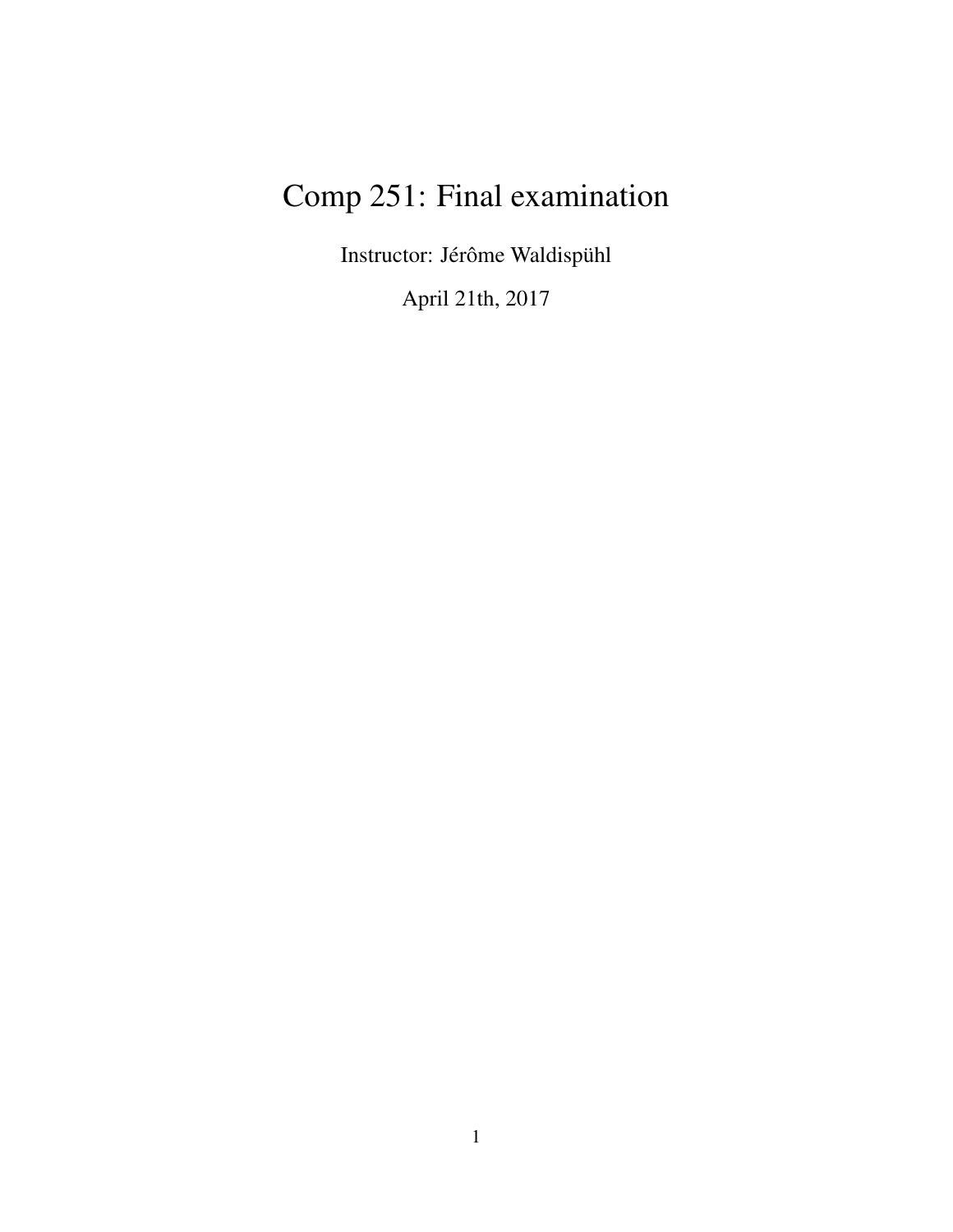## True or False

- 1. True or False? (Circle your answers. Wrong answers will receive a penalty of -1 point. No justification needed. )
	- (a) (2 points) Using the array representation seen in class, the following array [20 15 18 7 9 5 12 3 6 2] forms a max-heap. A. True B. False
	- (b) (2 points) The height of binary search tree with n nodes is  $\Omega(\log n)$ . A. True B. False
	- (c) (2 points) Given a weighted graph  $G = (V, E, w)$  and a set  $S \subseteq V$ , let  $(u, v)$  be an edge such that  $(u, v)$  is the minimum weight edge between any vertex of S and any vertex of  $V - S$ . In this case, the minimum spanning tree of G must include the edge  $(u, v)$  (you can assume that the weights of all edges are distinct).
		- A. True B. False
	- (d) (2 points) Let T be a minimum spanning tree of a graph G. Then, for any pair of vertices s and t, the shortest path from s to t in G is the path from s to t in T.

A. True B. False

- (e) (2 points) When a graph has no negative weight cycles, the Bellman-Ford algorithm and Dijkstra's algorithm always produce the same output.
	- A. True B. False
- (f) (2 points) Given a weighted directed graph  $G = (V, E, w)$  and a shortest path p from s to t, if we doubled the weight of every edge to produce  $G' = (V, E, w')$ , then p is also a shortest path in  $G'$ .

A. True B. False

- (g) (2 points) The total amortized cost of a sequence of n operations (i.e. the sum over all operations, of the amortized cost per operation) gives a lower bound on the actual cost of the sequence of operations.
	- A. True B. False
- (h) (2 points) All dynamic programming algorithms satisfy an optimal substructure property. A. True B. False
- (i) (2 points) Suppose that a hash table with collisions resolved by chaining contains n items and has a load factor of  $\alpha = 1/\log n$ . Assuming simple uniform hashing, the expected time to search for an item in the table is  $O(1/\log n)$ .

A. True B. False

(j) (2 points) An adversary can provide randomized quicksort with an input array of length n that forces the algorithm to run in  $\Omega(n \log n)$  time on that input.

A. True B. False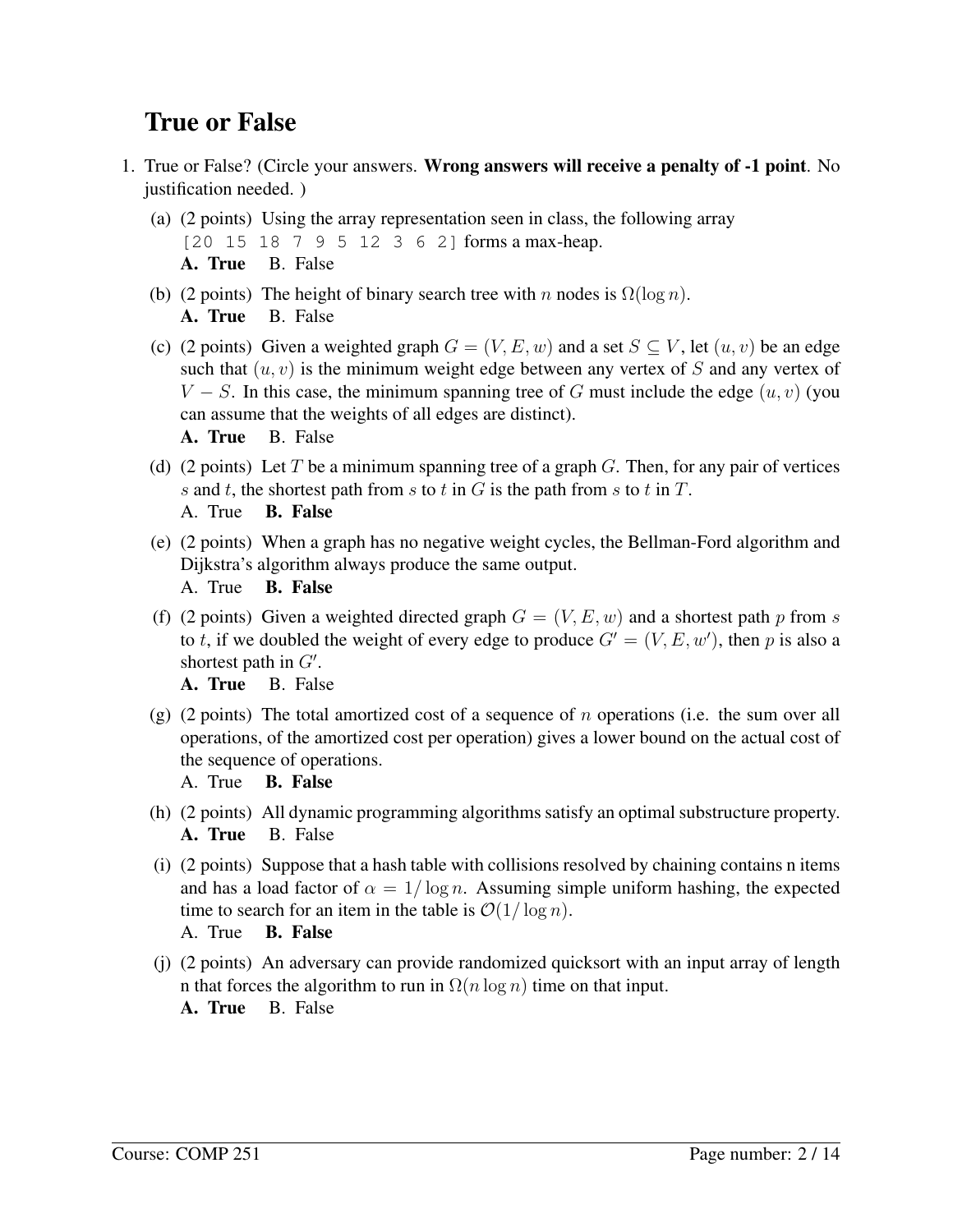# Multiple choice questions

- 2. Multiple choice questions (Circle your answers. No justification needed. You may circle zero, one or multiple answers.)
	- (a) (4 points) We perform a rotation on a binary search tree. Which assertions are true?
		- A. The resulting tree is a binary search tree.
		- B. The height of the tree is preserved.
		- C. The resulting tree is balanced.
		- D. The running time of a rotation is  $\mathcal{O}(1)$ .
	- (b) (4 points) Which of the following graphs are bipartite?



(c) (4 points) We are applying the dynamic programming algorithm we have seen in class to solve the weighted activity scheduling problem. An instance of this problem is show below. The weight of an activity  $a_i$  is noted  $V_i$  and is equal to the length (or duration) of the activity. The predecessor of an activity  $a_i$  is noted  $pred(a_i)$ . We started to fill the dynamic programming table M for the first, second and third activity (i.e. column  $a_1, a_2$ , and  $a_3$  in the table below).



| activity $(a_i)$              | a <sub>1</sub> | a <sub>2</sub> | $a_3$ | $a_4$          |
|-------------------------------|----------------|----------------|-------|----------------|
| pred                          |                | $a_1$          | $a_1$ | a <sub>2</sub> |
| $M[a_i]$                      |                |                |       |                |
| $\overline{V_i+M}[pred(a_i)]$ |                |                |       |                |
| $M[a_{i-1}]$                  |                |                |       |                |

(A) Instance of the weighted activity scheduling problem.

(B) Dynamic programming table M

Which values should appear in the column of the last activity (i.e.  $a_4$ )?

| A. |                                             | B. |                                             |                                                |                                                       |  |
|----|---------------------------------------------|----|---------------------------------------------|------------------------------------------------|-------------------------------------------------------|--|
|    | $\begin{bmatrix} 4 \\ 5 \\ 4 \end{bmatrix}$ |    | $\begin{bmatrix} 4 \\ 4 \\ 2 \end{bmatrix}$ | C. $\begin{bmatrix} 5 \\ 5 \\ 4 \end{bmatrix}$ | <b>D.</b> $\begin{bmatrix} 5 \\ 4 \\ 5 \end{bmatrix}$ |  |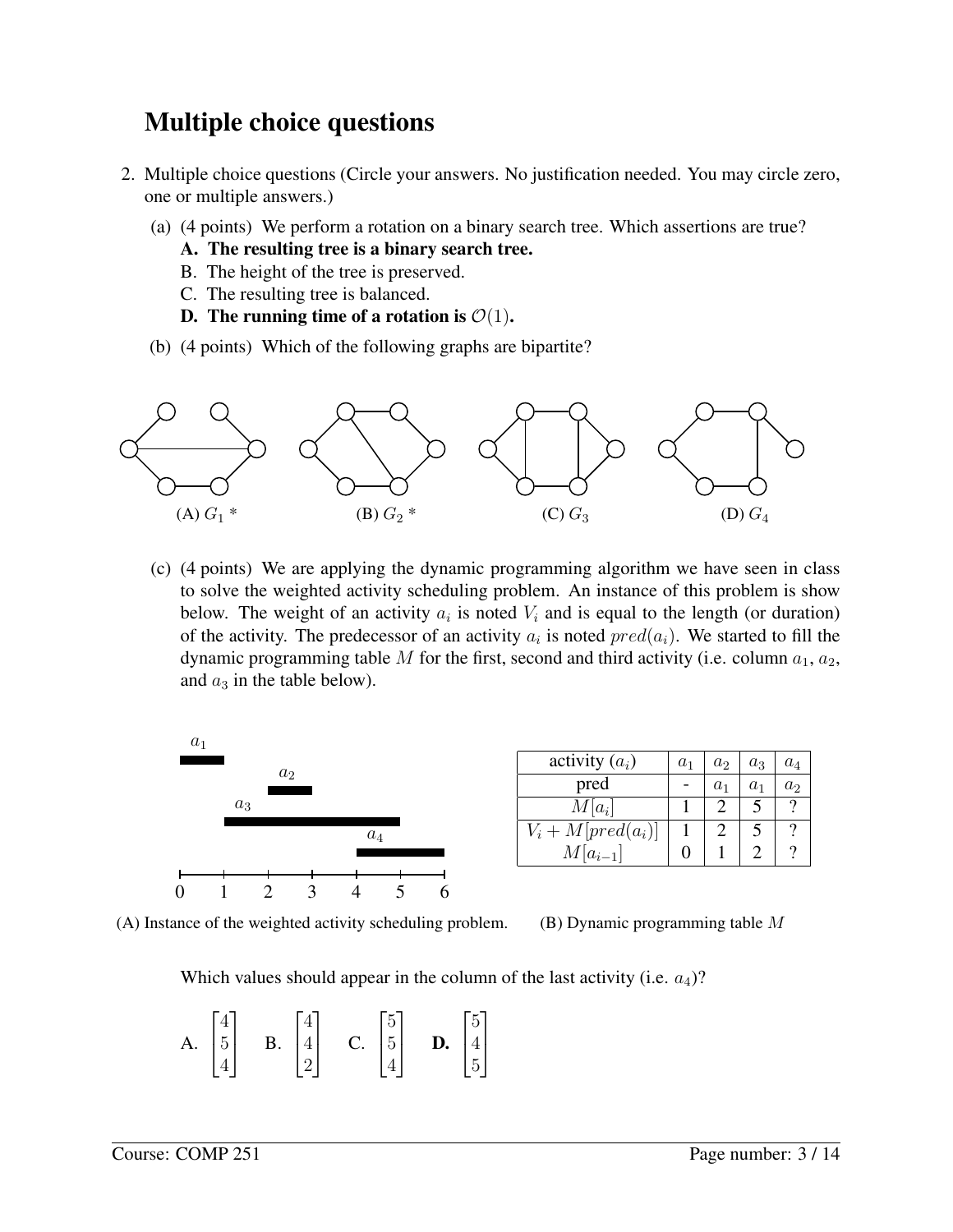- (d) (4 points) We use a tree representation to model disjoint sets. We implement unions as *union-by-size* with path compression. What is the worst case running time for the operations *find* and *union*?
	- A.  $\mathcal{O}(1)$  for both.
	- **B.**  $\mathcal{O}(\log n)$  for both.
	- C.  $\mathcal{O}(n)$  for *find*, and  $\mathcal{O}(1)$  for *union*.
	- D.  $\mathcal{O}(1)$  for *find*, and  $\mathcal{O}(n)$  for *union*.
- (e) (4 points) What is the ratio of random boolean variable assignments that satisfies a clause of 3-SAT (i.e. the clause is True)?
	- A. 1/2 B. 2/3 C. 7/8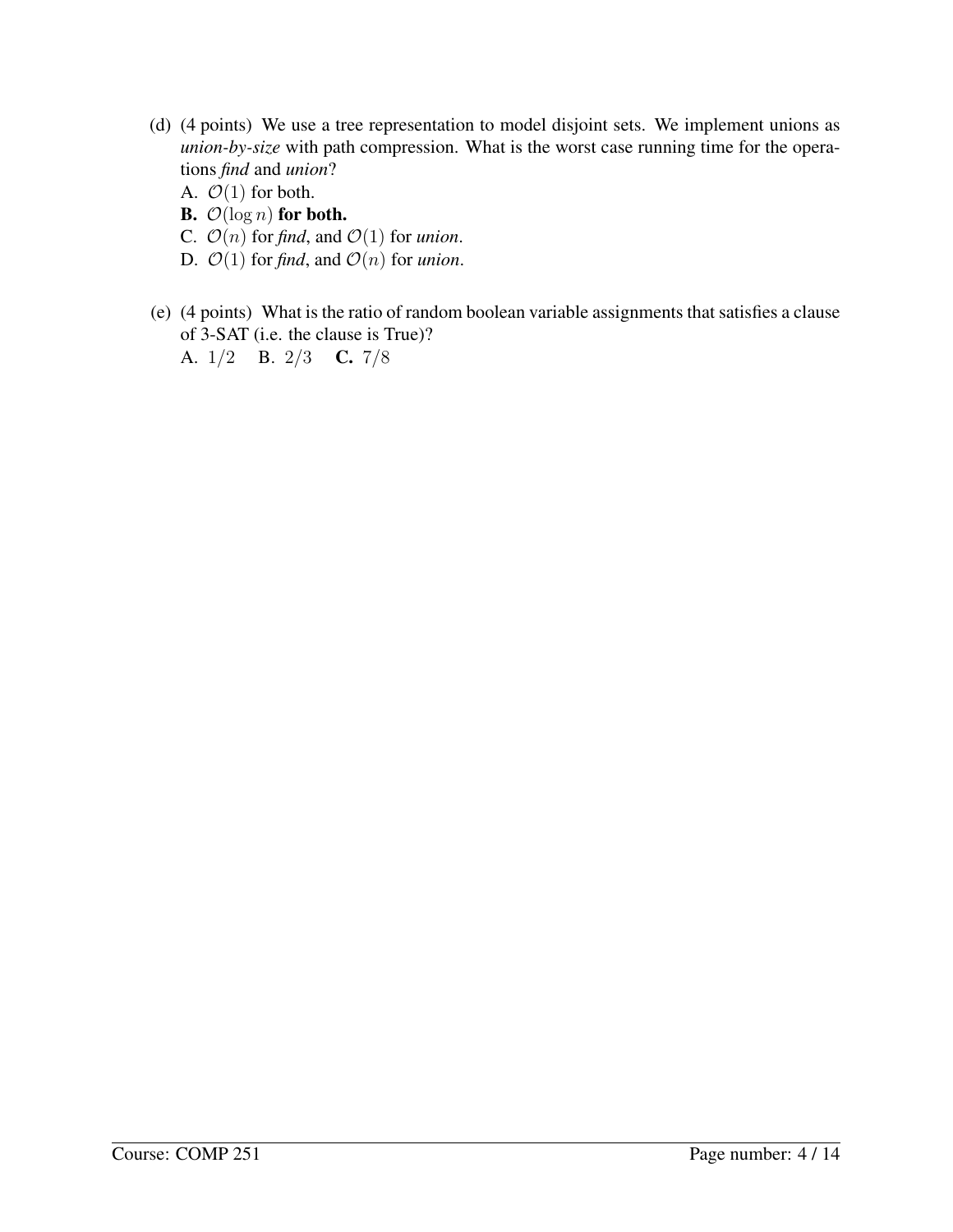### Short answers

3. (4 points) Let S be a set of n integers. One can create a data structure for S so that determining whether an integer x belongs to S can be performed in  $O(1)$  time in the worst case. How?

Solution: Use a hash table (Note: Solution such as a simple table can be accepted albeit not optimal)

- 4. For each algorithm listed below,
	- give a recurrence that describes its running time complexity, and
	- give its running time complexity using  $\Theta$ -notation.

No justification needed.

(a) (8 points) Binary search (i.e. The classic dichotomic search algorithm for finding a value in a sorted array)

**Solution:**  $T(n) = T(n/2) + \Theta(1) = \Theta(\log n)$ 

(b) (8 points) Merge sort

**Solution:**  $T(n) = 2 \cdot T(n/2) + \Theta(n) = \Theta(n \cdot \log n)$ 

(c) (8 points) Karatsuba

**Solution:**  $T(n) = 3 \cdot T(n/2) + \Theta(n) = \Theta(n^{\log 3})$ 

### Flow network

5. Let  $G$  be a flow network shown in the figure below. The source is the vertex  $s$  and the sink the vertex t. The notation  $a/b$  describes a units of flow in an edge of capacity b. Each edge is annotated with the value of the flow traversing it and its capacity.

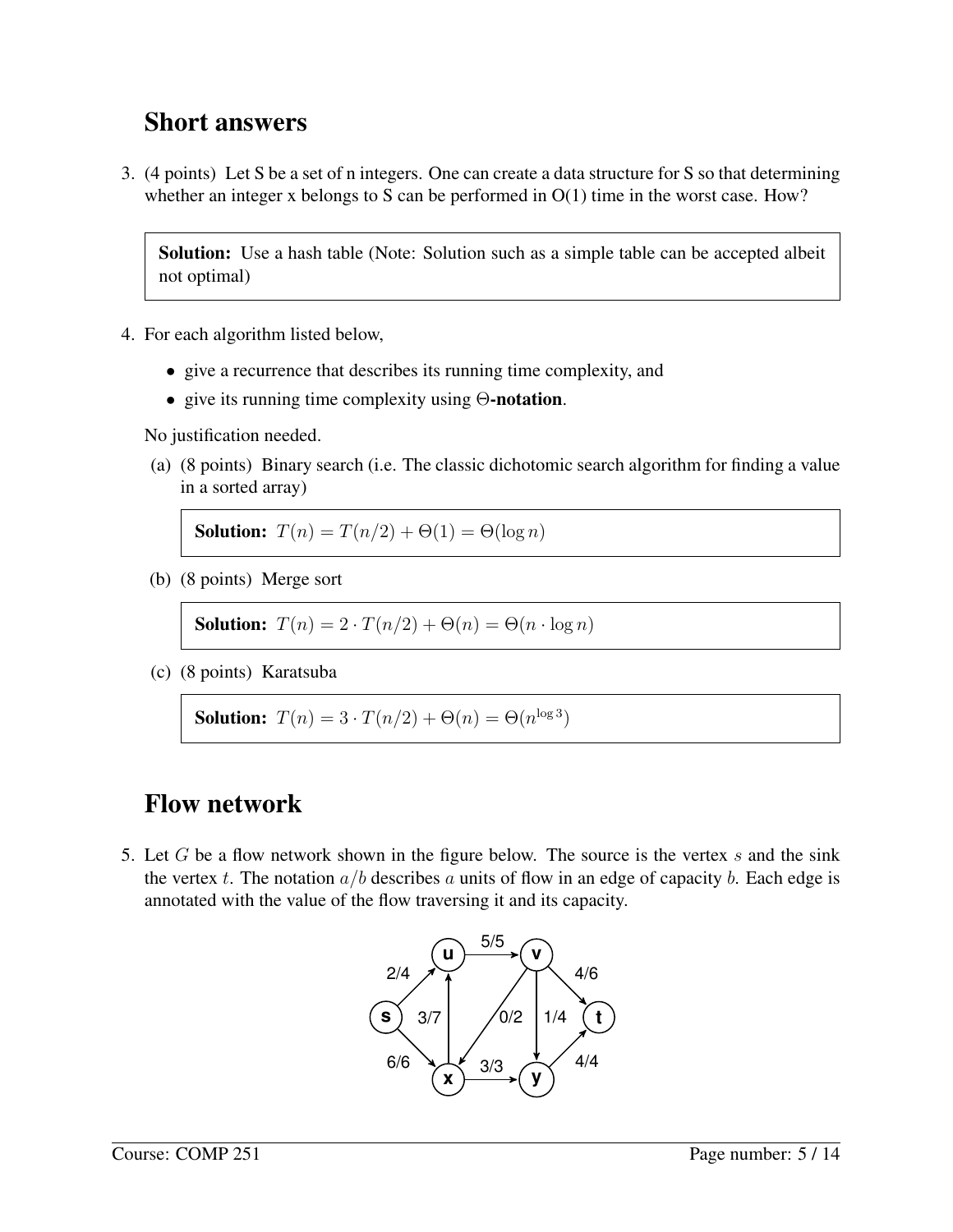(a) (5 points) Is the flow maximal? Justify your answer with a constructive argument.

**Solution:** Yes. Consider the capacity of the cut  $\{s,u,x\}$  and  $\{v, t,y\}$  that is 5. The flow is already equal to 5. The flow in a graph cannot exceed the capacity of any cut, thus it is maximal.

(b) (5 points) Draw the residual graph  $G_f$  of  $G$ .



(c) (5 points) Use the residual graph  $G_f$  to find a minimal cut in G. Give the minimal cut (i.e. the partition of vertices) and explain how you calculate it.

**Solution:**  $\{s, u, x\}$  and  $\{v, t, y\}$  is a minimal cut. We run DFS (or BFS) to determine all vertices reachable from the source s. The latter determine the cut.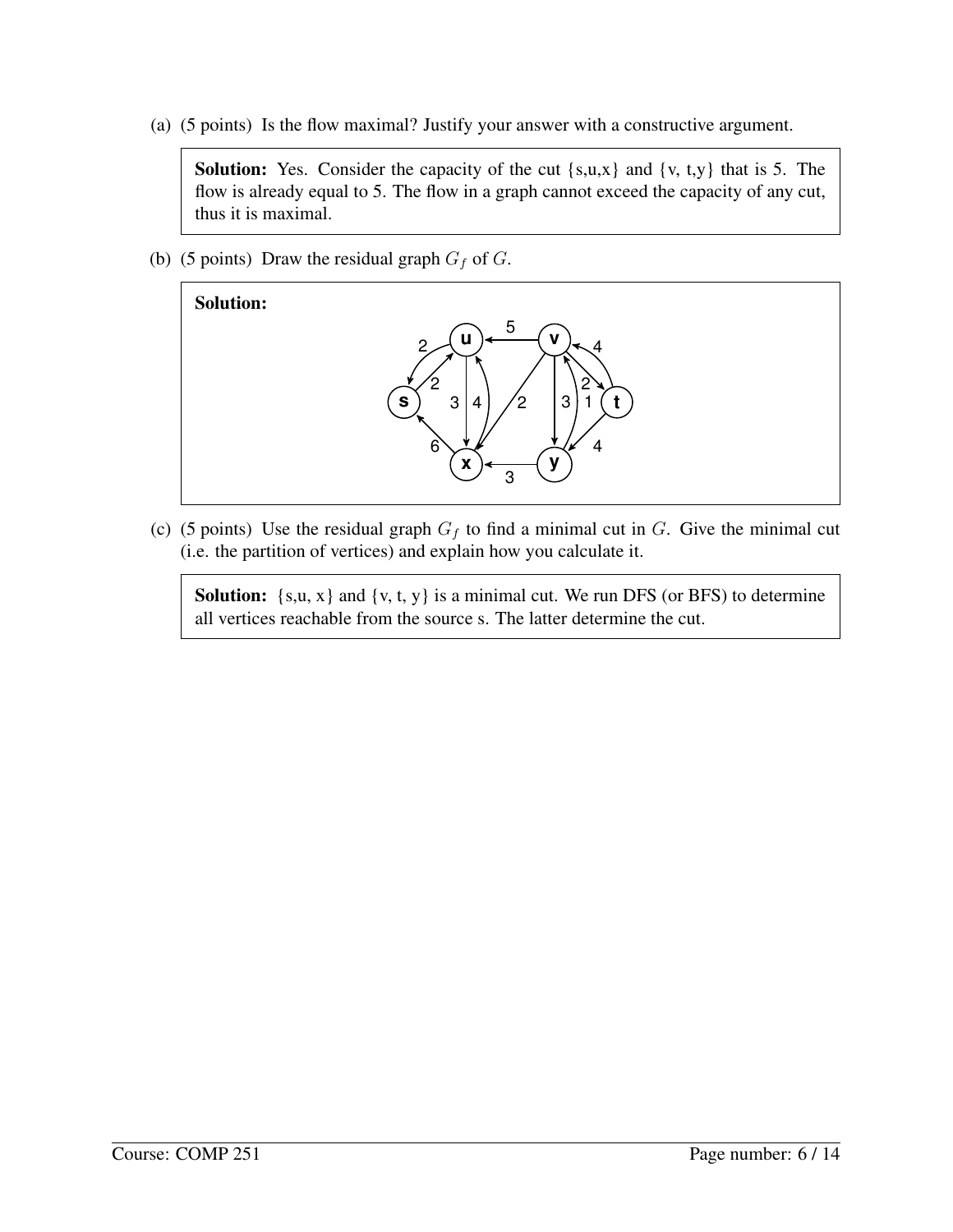### Master method

6. We remind you the master method.

**Theorem 1 (Master method)** Let  $a \geq 1$  and  $b \geq 1$  be two constants, and  $f(n)$  a function.  $\forall n \in \mathbb{N}^+$  *we define*  $T(n)$  *as:* 

$$
T(n) = aT(\frac{n}{b}) + f(n), where \frac{n}{b} is interpreted as \lfloor \frac{n}{b} \rfloor or \lceil \frac{n}{b} \rceil.
$$

*Then, we can find asymptotical bounds for*  $T(n)$  *such that:* 

- *1. If*  $f(n) = O(n^{\log_b a \epsilon})$  *with*  $\epsilon > 0$ *, then*  $T(n) = \Theta(n^{\log_b a})$ *.*
- 2. *If*  $f(n) = \Theta(n^{\log_b a} \cdot \log^p n)$ *, then*  $T(n) = \Theta(n^{\log_b a} \log^{p+1} n)$ *.*
- *3.* If  $f(n) = \Omega(n^{\log_b a + \epsilon})$  with  $\epsilon > 0$ , and  $a \cdot f\left(\frac{n}{b}\right)$  $\binom{n}{b}$   $\leq$   $cf(n), \forall n$   $>$   $n_0$  with  $c$   $<$  1 and  $n_0 > 0$ *. Then*  $T(n) = \Theta(f(n))$ *.*

**When possible**, apply the master method to find the asymptotic behaviour of  $T(n)$  below. Indicate which case has been applied, or alternatively why you cannot use the method.

(a) (8 points) 
$$
T(n) = 4 \cdot T(\frac{n}{2}) + \log n
$$

**Solution:**  $\Theta(n^2)$  (Case 1)

(b) (8 points) 
$$
T(n) = 2^n \cdot T(\frac{n}{2}) + n^n
$$

Solution: Does not apply (a is not constant)

(c) (8 points)  $T(n) = 7 \cdot T(\frac{n}{3})$  $\frac{n}{3}$ ) +  $n^2$ 

**Solution:**  $\Theta(n^2)$  (Case 3)

(d) (8 points)  $T(n) = 3 \cdot T(\frac{n}{3})$  $\frac{n}{3}) + \frac{n}{2}$ 

**Solution:**  $\Theta(n \log n)$  (Case 2)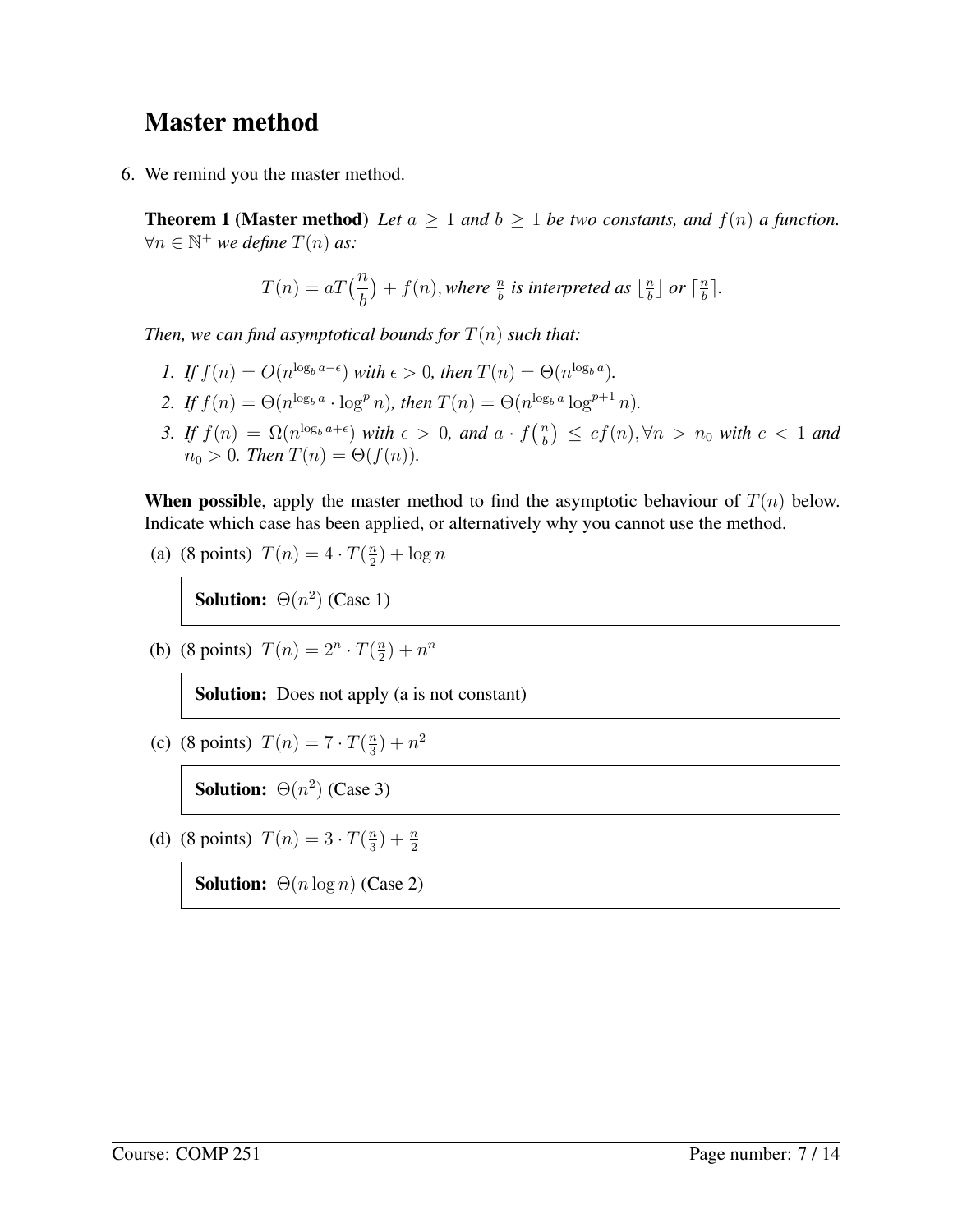# Stable matching

7. (10 points) We have a group of 3 applicants (i.e. candidates) and 3 companies with preferences. Apply the Gale-Shapley algorithm to find a stable matching. Show your work.

| Candidates   | Preferences |             |          | Companies |              | Preferences  |              |
|--------------|-------------|-------------|----------|-----------|--------------|--------------|--------------|
|              | 1 st        | $\gamma$ nd | 2rd      |           | 1 st         | $\gamma$ nd  | 2rd          |
| Xavier       | Baidu       | Alphabet    | Campbell | Alphabet  | Xavier       | <b>Zhang</b> | Yulia        |
| Yulia        | Baidu       | Campbell    | Alphabet | Baidu     | Yulia        | Xavier       | <b>Zhang</b> |
| <b>Zhang</b> | Alphabet    | Campbell    | Baidu    | Campbell  | <b>Zhang</b> | Yulia        | Xavier       |

**Solution:** Xavier  $\rightarrow$  Alphabet Yulia → Baidu  $\text{Zhang} \rightarrow \text{Campbell}$ 

# Amortized analysis

- 8. We consider the implementation of a queue with two stacks  $S_1$  and  $S_2$ . At any time, at least one of the two stacks is empty. The method *enqueue* pushes a new element in the non-empty stack (say  $S_1$ ). While the method *dequeue* pops all elements from the non-empty stack (Say  $S_1$ ) and pushes them into the empty one  $(S_2)$ , and then returns the last element inserted in  $S_2$ . We want to determine the amortized complexity of the operations *enqueue* and *dequeue*.
	- (a) (5 points) Let n be the number of elements in the queue. What is the worst running time complexity of *enqueue* and *dequeue* (No justification needed).

```
Solution: enqueue: O(1), dequeue: O(n).
```
(b) (15 points) Calculate the amortized cost per operation of a sequence of  $m$  operations *enqueue* and *dequeue* (You can choose to use the aggregate or accounting method).

#### Solution:

Aggregate method: As each element is processed, it is clearly pushed at most twice and popped at most twice. However, if an element is enqueued and never dequeued then it is pushed at most twice and popped at most once. Thus the cost of each enqueue is 3 and of each dequeue is 1.

Accounting method: Allocate \$2 to each element stored in the queue structure. This will cover the cost of popping it and pushing it from stack1 to stack2 if that ever needs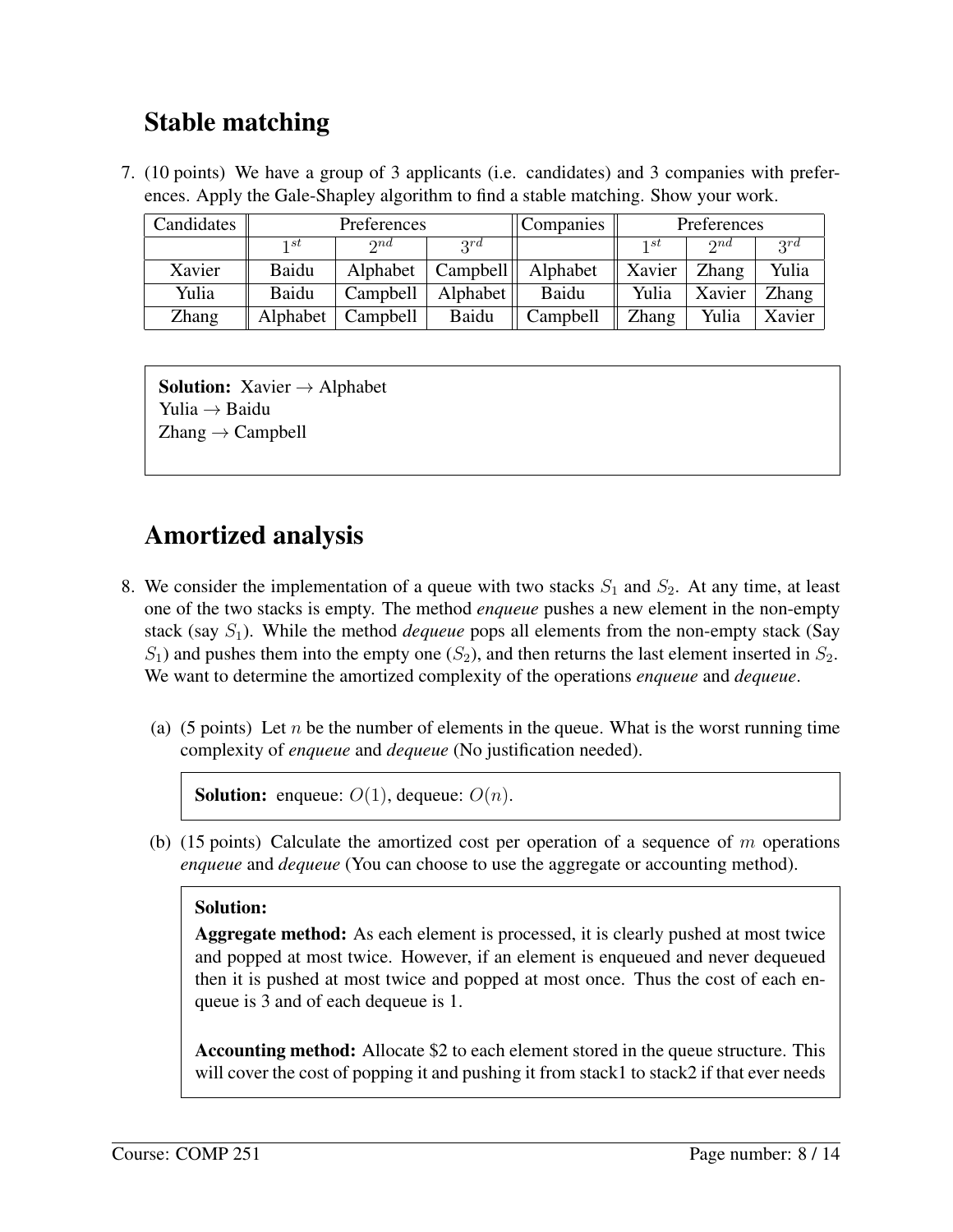to be done. There is an additional cost of \$1 for the initial push onto  $S_1$ , for a cost of \$3. The dequeue operations cost \$1 to pop from  $S_2$ .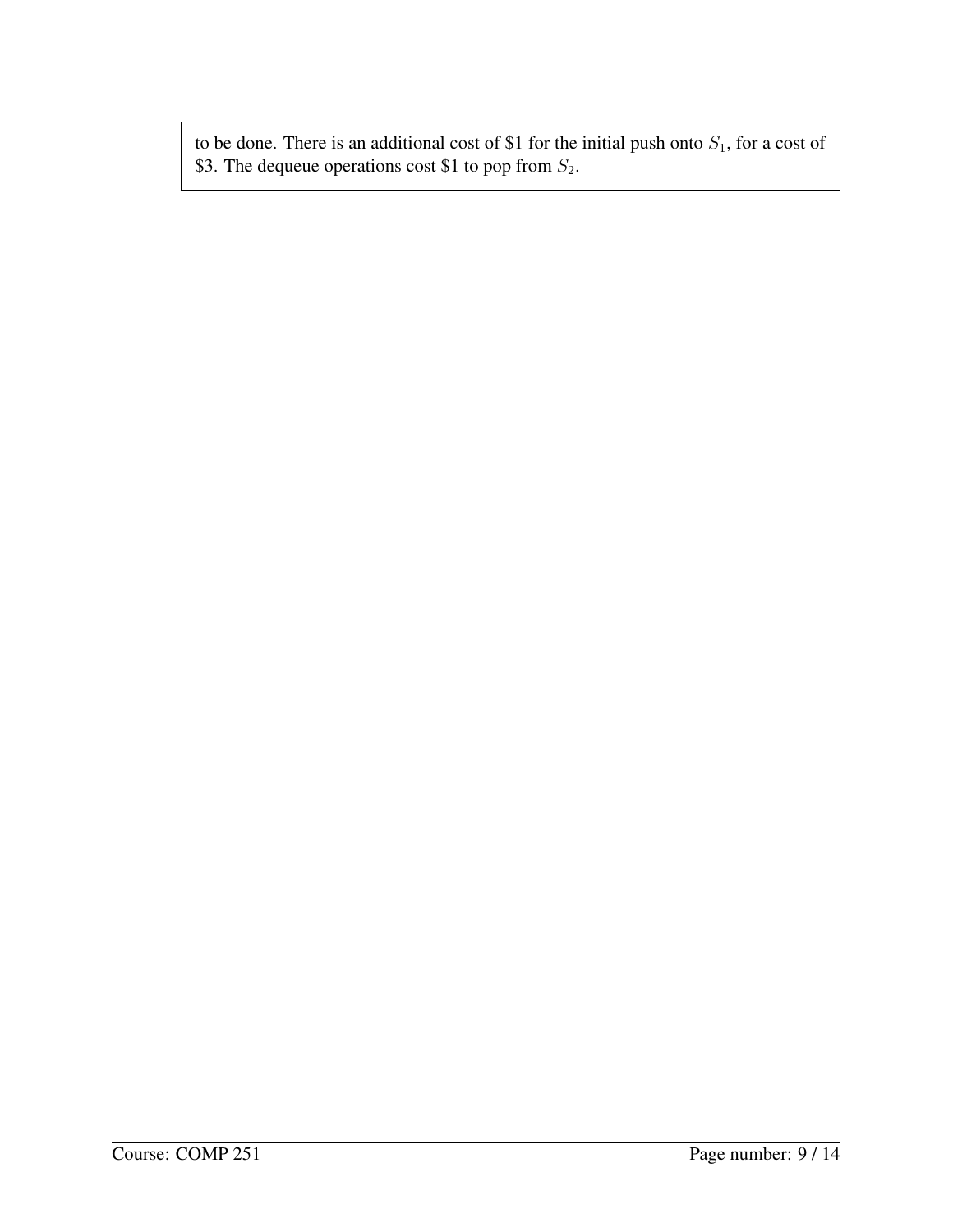# Minimum Spanning Tree

- 9. We give pseudocode for different algorithms to compute minimum spanning trees. Each one takes a graph as input and returns a set of edges T. For each algorithm, you must either prove that  $T$  is a minimum spanning tree or show a counter-example.
	- (a) (10 points)

| Algorithm $1$ MAYBE-MST-B( $G,w$ )                |
|---------------------------------------------------|
| $T \leftarrow \emptyset$                          |
| for all edge $e$ , taken in arbitrary order do    |
| <b>if</b> $T \cup \{e\}$ has no cycle <b>then</b> |
| $T \leftarrow T \cup \{e\}$                       |
| end if                                            |
| end for                                           |
| return $T$                                        |

Solution: It will not give a minimum spanning tree, that can be proven by a counterexample.



The MST would have edges (w;u) and (v;w) with weight 3. MAYBE-MST-B could add edges  $(u;v)$  and  $(v;w)$  to T, then try to add  $(w;u)$  which forms a cycle, then return T (weight 5), since the algorithm takes edges in arbitrary order.

(b) (10 points)

#### Algorithm 2 MAYBE-MST-A(G,w)

Sort the edges into non-increasing (decreasing) order of edge weights w  $T \leftarrow E$ for all edge e, taken in non-increasing order by weight do if  $T - \{e\}$  is a connected graph then  $T \leftarrow T - \{e\}$ end if end for return T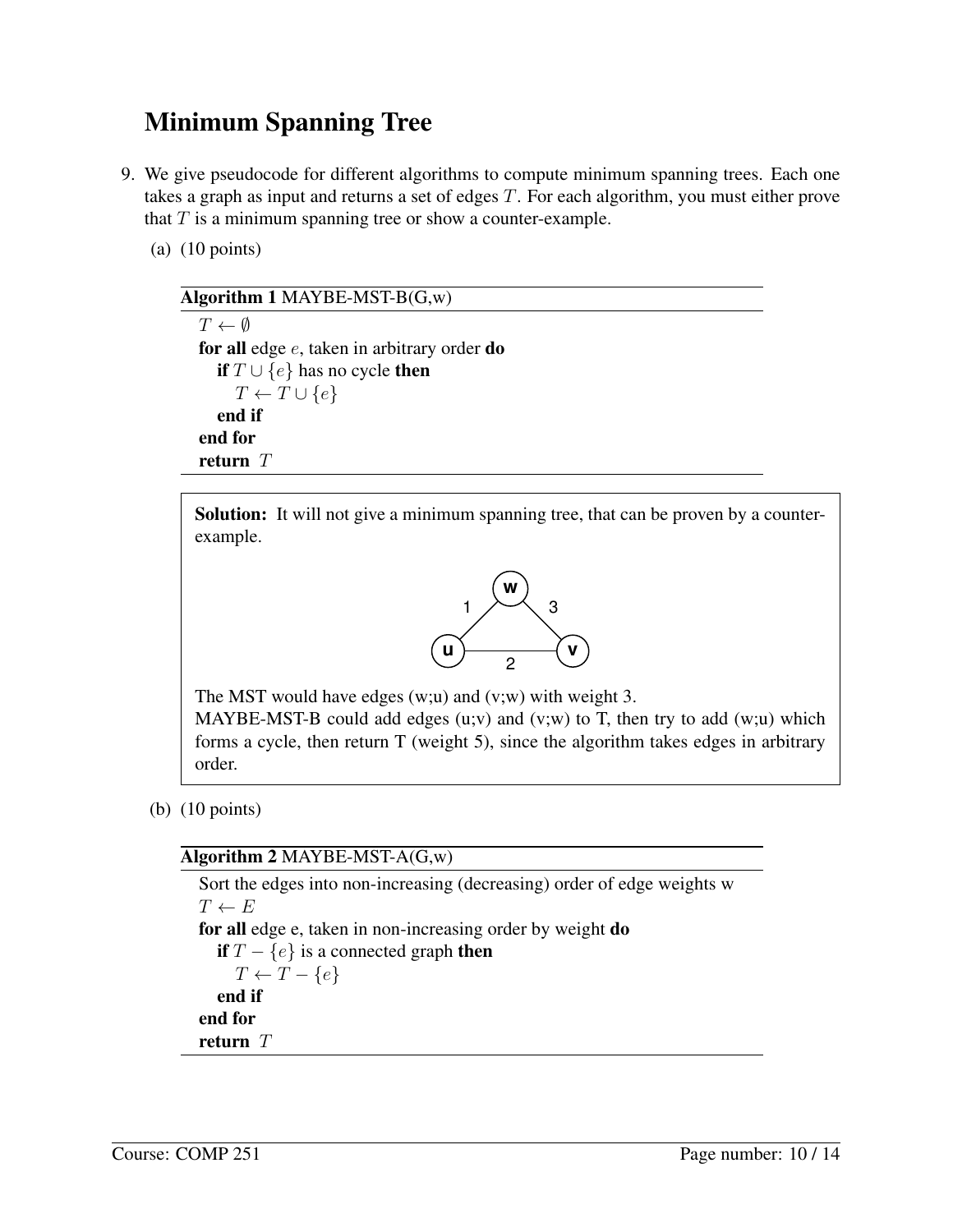Solution: Observe that MAYBE-MST-A removes edges in non-increasing order as long as the graph remains connected. Then, the resulting  $T$  is a minimum spanning tree. The correctness of the algorithm can be shown as follows:

let S be a MST of G. When an edge e is about to be removed, either  $e \in S$  or  $e \notin S$ . If  $e \notin S$ , then we can just remove it.

If  $e \in S$ , removing e will disconnect S into two trees (Note: this does not disconnect the graph). It is clear that no other edge can connect these trees with smaller weight than  $e$ , because by assumption  $S$  is a MST, and if a larger edge existed that connected the trees the algorithm would have removed it before removing  $e$ . Since the graph is still connected, this means a path exists. So, there must be another edge with equal weight that has not been discovered yet, which means we can remove  $e$ .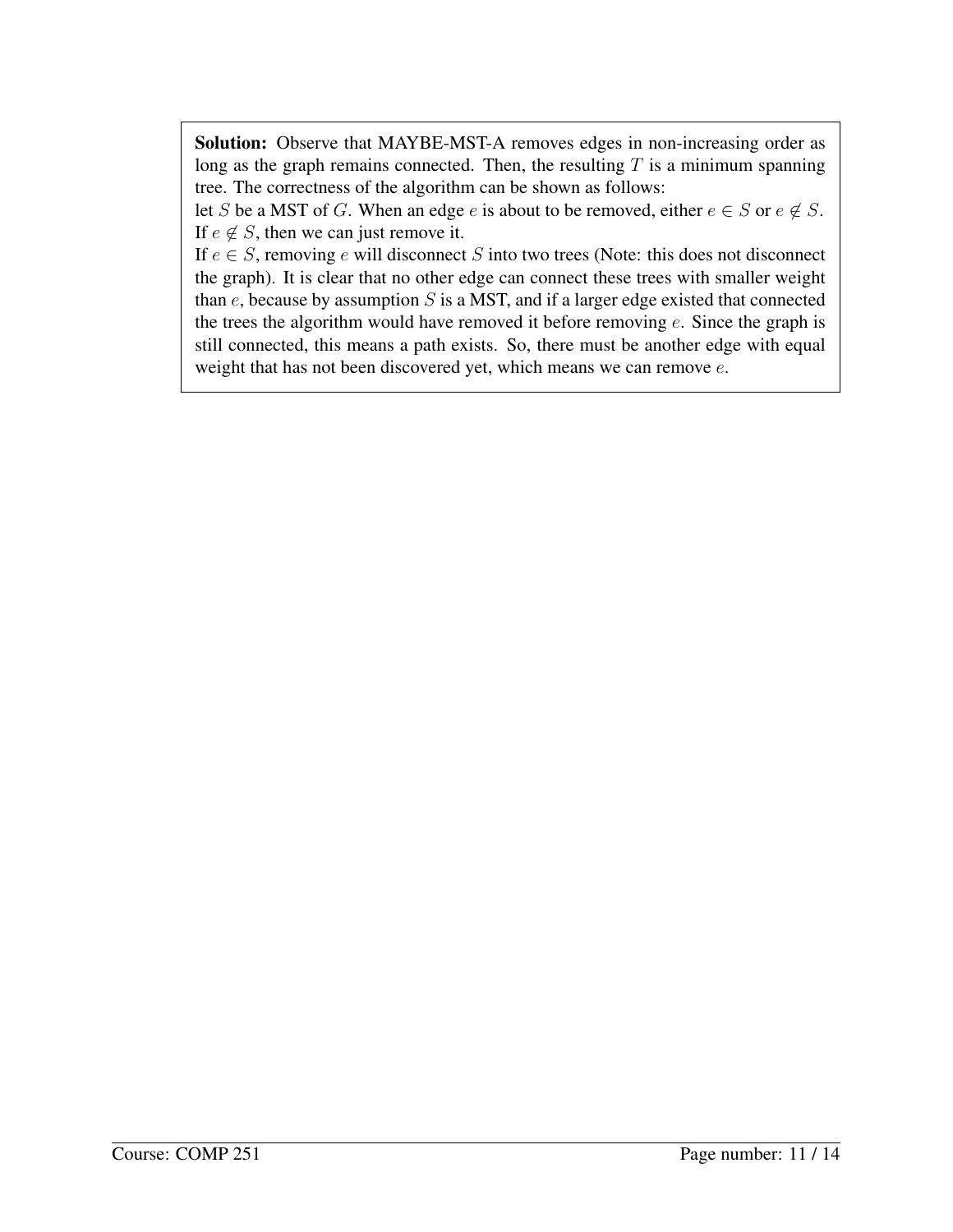### Longest common substring

10. We define the *longest common substring* problem as: Given two strings,  $\alpha$  of length m and β of length n, find the longest string which is a substring of both  $\alpha$  and β (Note: a substring is a sequence of consecutive letters). For instance, 011 is the longest common substring of  $\alpha = 00011$  and  $\beta = 0111$ . This common substring can be visualized with a simple alignment:

$$
\begin{array}{rcl}\n\alpha &=& 00011 \\
\beta &=& -0111\n\end{array}
$$

As illustrated above, we want to find an alignment with the longest series of consecutive matches.

(a) We aim to design a dynamic programming algorithm to solve the longest common substring problem. We propose below a recurrence to solve this problem. Let  $\alpha$  and  $\beta$  be the input substrings of length m and n. First, we define a recursive equation to calculate the longest common *suffix* for all pairs of *prefixes* of the strings. Let LCS be the array such that  $LCS(i, j)$  stores the length of longest common suffix of  $\alpha[1, i] = \alpha_1 \cdots \alpha_i$  (i.e. prefix of  $\alpha$ ) and  $\beta[1, j] = \beta_1 \cdots \beta_j$  (i.e. prefix of  $\beta$ ). Our recurrence is:

$$
LCS(i, j) = \begin{cases} LCS(i - 1, j - 1) + 1 & \text{if } \alpha[i] = \beta[j] \\ 0 & \text{Otherwise} \end{cases}
$$

i. (5 points) What is the base case? (i.e. how do you initialize the array  $LCS$ ?)

**Solution:** LCS[i,j] = 0 if  $i = 0$  or  $j = 0$ 

ii. (5 points) Assume that the array  $LCS$  is now fully calculated. Where will you potentially find (i.e. in which cell(s)) the value of the length of the longest substring value in this table? (Note: This will also be the starting point of the backtracking procedure used to retrieve the solution)

Solution: It can be anywhere in the dynamic array.

(b) (5 points) What is the optimal substructure of the longest common substring problem? You do not need to prove your answer.

Solution: It is found in the recursive equation given above. Any prefix ending at index  $(i-k, j-k)$  ( $k \leq LCS(i, j)$ ) of the longest common substring ending at index  $(i, j)$  is also a longest common substring ending at index  $(i - k, j - k)$ . More generally, you could also say that the longest common suffix of a prefix of your prefix (I know it starts to be convoluted...) should be itself optimal.

(c) (10 points) Based on the recurrence described above, write the pseudo-code of a dynamic programming algorithm that fills/calculates the array LCS, and returns the length of the longest common substring (Note: We do not ask you to write the backtracking procedure).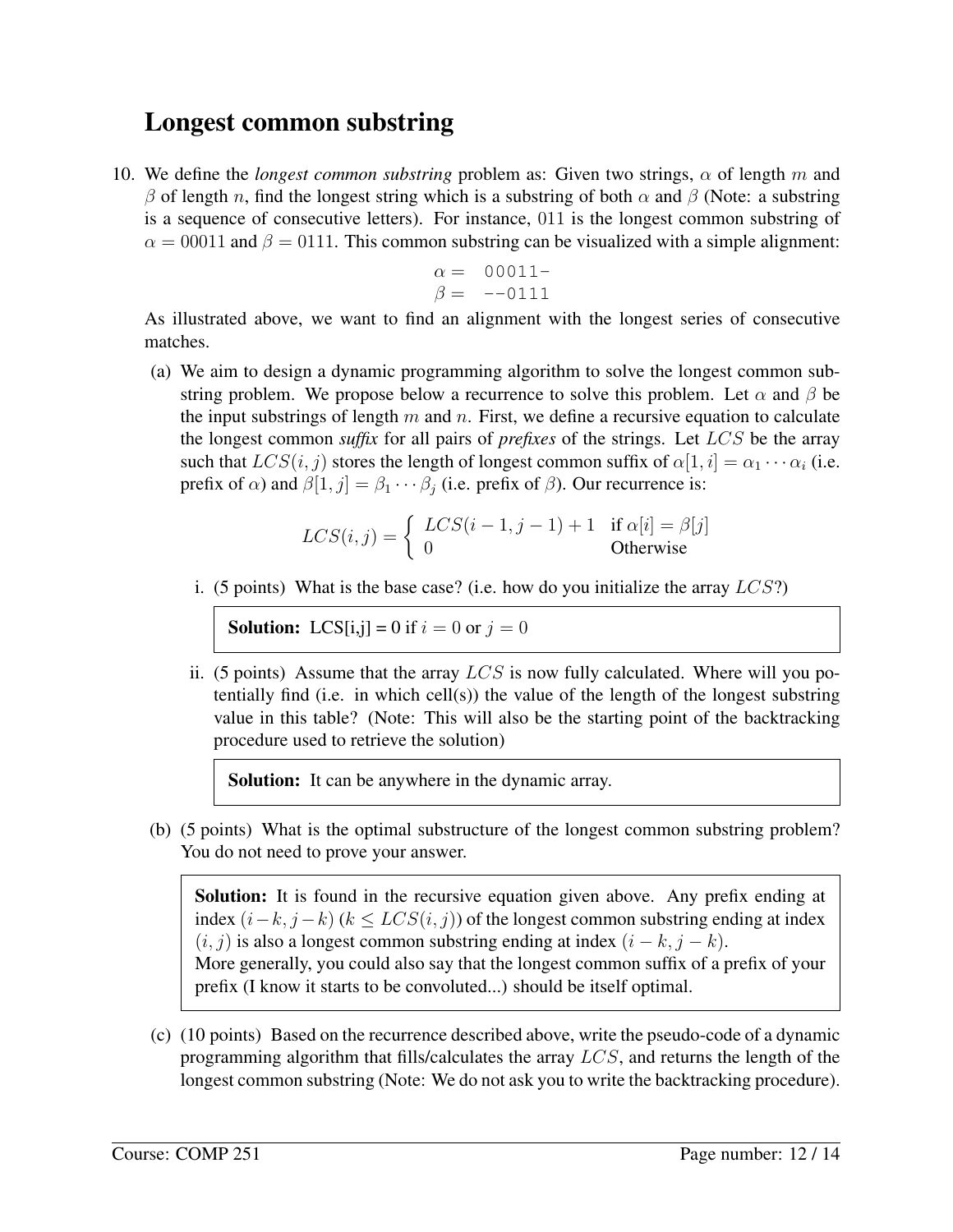#### Solution:

```
best=0;
for (i=1; i<=m; i++)LCS[i, 0] = 0for (j=1; j<=n; i++)LCS[0, i] = 0for (i=1; i<=m; i++)for (j=1; j<=n; j++)if a[i] == b[j]LCS[i, j] = LCS[i-1, j-1] + 1;if LCS[i, j] > best:
       best = LCS[i, j]else
      LCS[i, j] = 0return best
```
(d) (5 points) Execute your algorithm with  $\alpha = 1100$  and  $\beta = 101$ . Show the complete dynamic programming table filled by your algorithm. Then, show the cell that contains the value of the longest common substring, as well as the path in the dynamic table corresponding to the longest common substring.

|                  |                          |  | $1 \mid 1 \mid 0$ |  |
|------------------|--------------------------|--|-------------------|--|
|                  | $\overline{\phantom{0}}$ |  |                   |  |
| <b>Solution:</b> | $\overline{1}$           |  |                   |  |
|                  |                          |  |                   |  |
|                  |                          |  |                   |  |

(e) (5 points) What is the running time complexity (worst and best case) of this algorithm? No justification needed.

**Solution:**  $\Theta(m \cdot n)$